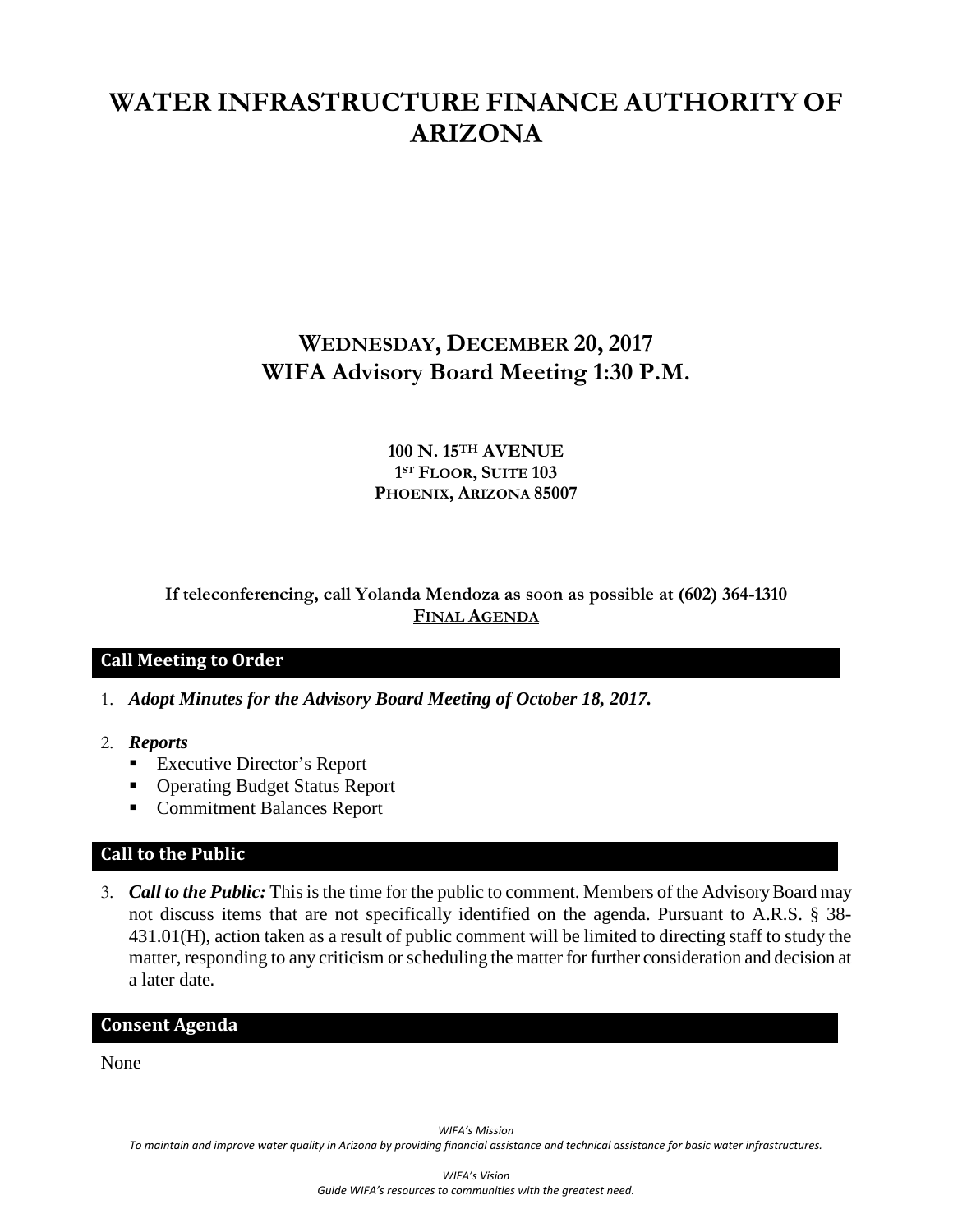#### **New Agenda Items for Consideration and Action**

4. *Review, Discuss & Possible Action:* Recommend Approval of the CWRF Financial Assistance Project Priority List Funding Cycle 2018: *Sara Konrad will lead the discussion*

#### CW PPL

Add:

- City of Coolidge (CW-006-2018)
- Camp Verde Sanitary District (CW-005-2018) to accommodate original borrower for refinance

Change:

- Town of Camp Verde (CW-002-2018) amount reduced split into two loans to accommodate original borrower for refinance
- White Mountain Apache Housing Authority (CW-004-2018) changed project scope, decreased amount requested

Fundable Range:

- Town of Camp Verde (CW-002-2018)
- Camp Verde Sanitary District (CW-005-2018)
- 5. *Review, Discuss & Possible Action:* Recommend Approval of the DWRF Financial Assistance Project Priority List Funding Cycle 2018: *Sara Konrad will lead the discussion*

DW PPL

Add:

• Rancheros Bonitos Water Company (DW-022-2018)

Change:

- White Mountain Apache Housing Authority (DW-020-2018) changed project scope, decreased amount requested
- 6. Review, Discuss & Possible Action: Recommend Approval of Loan Resolution 2018-010 and Due Diligence DW 019-2018 – Pine Strawberry Water Improvement District –DWRF - \$8,000,000 – *Dan Dialessi will lead the discussion*
- 7. Review, Discuss & Possible Action: Recommend Approval of Loan Resolution Addendum A2018-009 – City of Douglas – Amend to increase loan amount by \$2,500,000 – *Dan Dialessi will lead the discussion*
- 8. Review, Discuss & Possible Action: Recommend Approval of Loan Resolution Addendum A2018-008 – City of Prescott – Amend to increase loan term to 30 years – *Dan Dialessi will lead the discussion*
- 9. *Adopt/Modify/Terminate Operating Policy:* Recommend Modification of Loan Origination Policy #III.6 – Disadvantaged Community Designation *– Sara Konrad will lead the discussion*
- 10. *Adopt/Modify/Terminate Operating Policy:* Recommend Modification of Loan Origination Policy #III.7 – Capability Review and Financial Assistance Requirements for Governmental Entities *– Sara Konrad will lead the discussion*

*WIFA's Mission*

*To maintain and improve water quality in Arizona by providing financial assistance and technical assistance for basic water infrastructures.*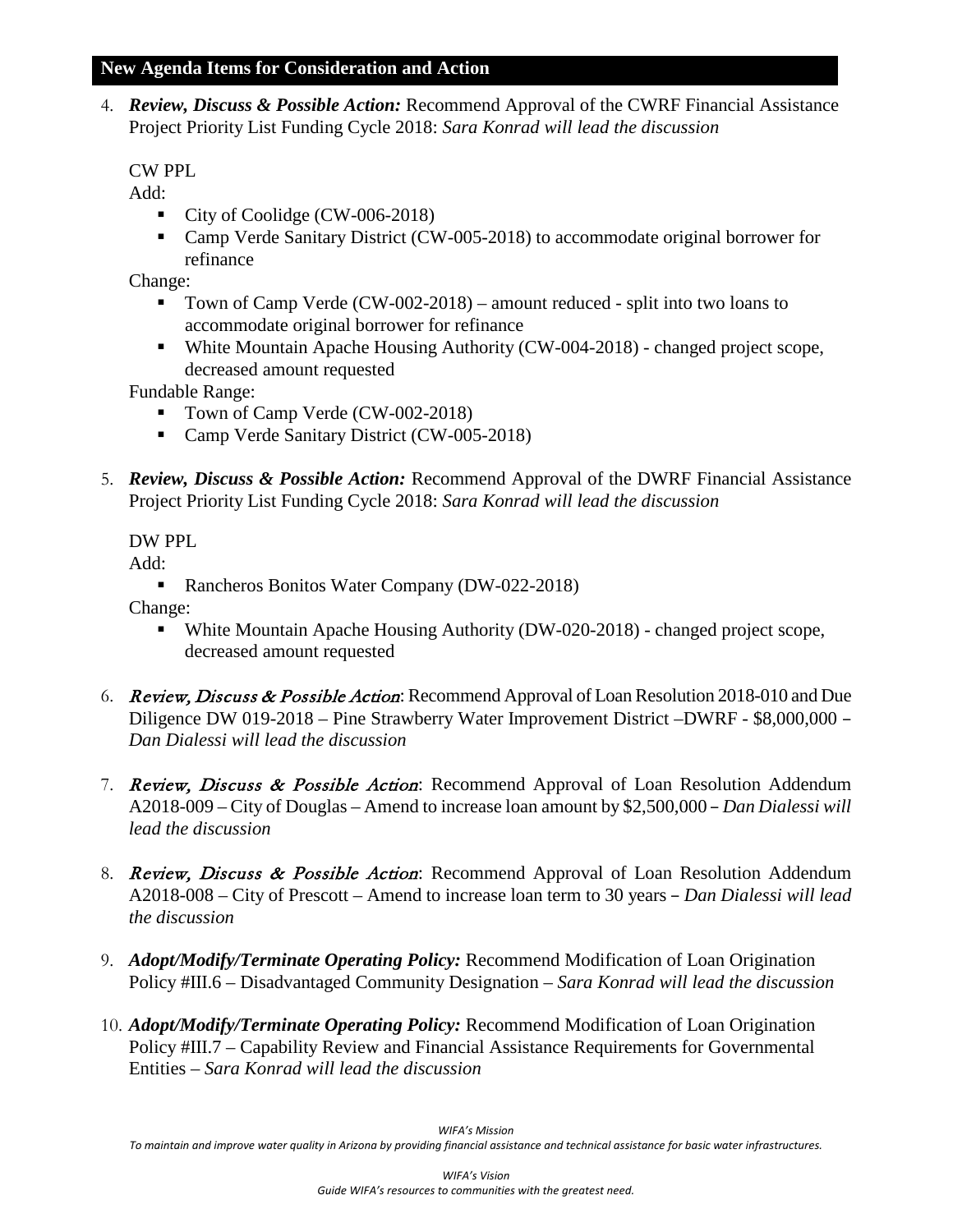- 11. *Adopt/Modify/Terminate Operating Procedure:* Recommend Modification of Loan Origination Procedure #III.3.1 – Combined Interest and Fee Rate Setting *– Dan Dialessi will lead the discussion*
- 12. *Review, Discuss & Possible Action:* Recommend Approval for use of available cash on hand to provide for defeasance of prior bonds if financially advantageous to WIFA – *Bill Davis, Financial Advisor for WIFA will lead the discussion*

#### **Update, Discussion or Presentation**

None

#### **Meeting Conclusion & Adjournment**

13. New Business/Issues:

■ Next Advisory Board Meeting Date – Wednesday, February 21, 2018 at 1:30PM in Phoenix, Arizona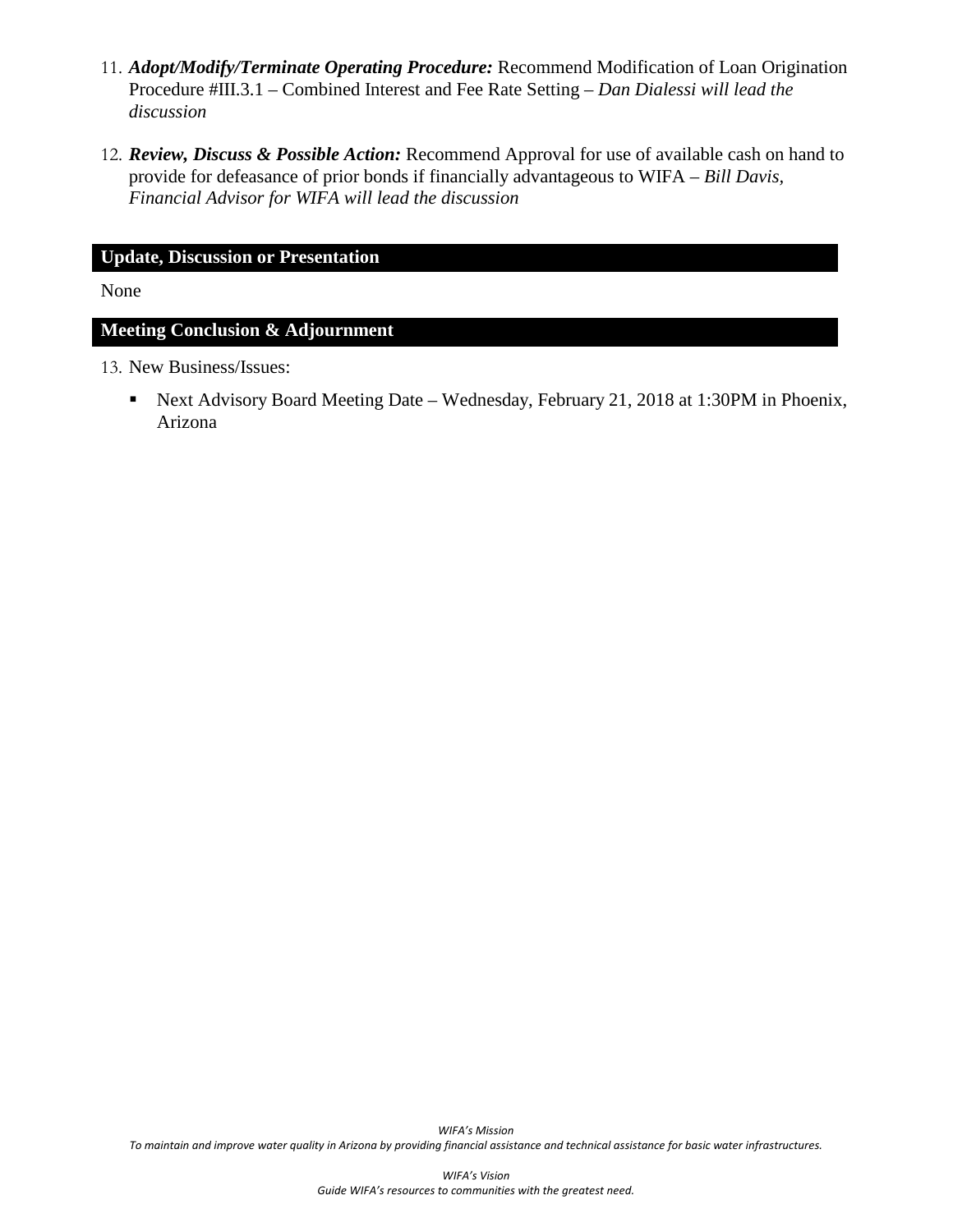### **Arizona's Clean Water Revolving Fund**

Project Priority List 2018 Funding Cycle December 2017

|                       |                                 |            |               |                          |                                                       |               | Requested /           |                |
|-----------------------|---------------------------------|------------|---------------|--------------------------|-------------------------------------------------------|---------------|-----------------------|----------------|
| <b>PPL</b>            |                                 |            |               |                          |                                                       | Project       | <b>Probable Green</b> |                |
|                       | Rank Applicant                  | Population | <b>County</b> | <b>Project Name</b>      | <b>Description</b>                                    | <b>Number</b> | Amount                | <b>Subsidy</b> |
|                       |                                 |            |               |                          | Wastewater is currently being disposed into           |               |                       |                |
|                       |                                 |            |               |                          | septic systems and cesspools that has caused          |               |                       |                |
|                       |                                 |            |               |                          | the introduction of raw wastewater into the           |               |                       |                |
|                       |                                 |            |               |                          | environment. Proposed project would benefit           |               |                       |                |
|                       | <b>Tri-city Regional</b>        |            |               | <b>Tri-City Regional</b> | the area and residents by disposing and               |               |                       |                |
| $\mathbf{1}$          | Sanitary District               | 5,700      | Gila          | Sanitary District        | treating wastewater in a central facility.            | 001 2018      | \$6,928,400.00        | 70%            |
|                       |                                 |            |               |                          | The sewer expansion will provide service to           |               |                       |                |
|                       |                                 |            |               |                          | 200<br>existing<br>residential<br>almost<br>and       |               |                       |                |
|                       |                                 |            |               | Quartzsite               | commercial customers within the Northwest             |               |                       |                |
|                       |                                 |            |               | Collection               | Quadrant area and along Emilia Avenue and             |               |                       |                |
|                       |                                 |            |               | System                   | will eliminate the use of the existing on-site        |               |                       |                |
| $\mathbf{2}^{\prime}$ | Quartzsite, Town of             | 2,475      | La Paz        | Expansion                | septic tank treatment systems.                        | 003 2018      | \$3,400,000.00        | 80%            |
|                       |                                 |            |               |                          | The Town would like to make wastewater                |               |                       |                |
|                       |                                 |            |               |                          | treatment plant improvements, including               |               |                       |                |
|                       |                                 |            |               | Wastewater               | constructing a building to house filter and UV        |               |                       |                |
|                       | $1,3$ Camp Verde,               |            |               | Treatment Plant          | equipment and reconstructing the WWTP                 |               | \$3,000,000.00 /      |                |
| 3                     | Town of                         | 3,165      |               | Yavapai Improvements     | lagoon.                                               | 002 2018      | \$600,000.00          | 75%            |
|                       |                                 |            |               |                          | The City is continuing the modernization              |               |                       |                |
|                       |                                 |            |               |                          | efforts at their WWTP to eliminate energy             |               |                       |                |
|                       |                                 |            |               |                          | inefficiencies and to provide a renewable             |               |                       |                |
|                       |                                 |            |               |                          | energy source. The City intends to evaluate           |               |                       |                |
|                       |                                 |            |               |                          | <b>WWTP</b><br>for possible<br>infrastructure<br>lthe |               |                       |                |
|                       |                                 |            |               |                          | upgrades to their pumps<br>and blowers,               |               |                       |                |
|                       |                                 |            |               |                          | if<br>determine<br>operational<br>changes are         |               |                       |                |
|                       |                                 |            |               | Coolidge WWTP            | necessary and provide a large scale solar             |               | \$1,500,000.00 /      |                |
|                       | $\vert^{2,3}$ Coolidge, City of | 12,528     | Pinal         | Solar Upgrades           | array.                                                | 006 2018      | \$1,500,000.00        | 85%            |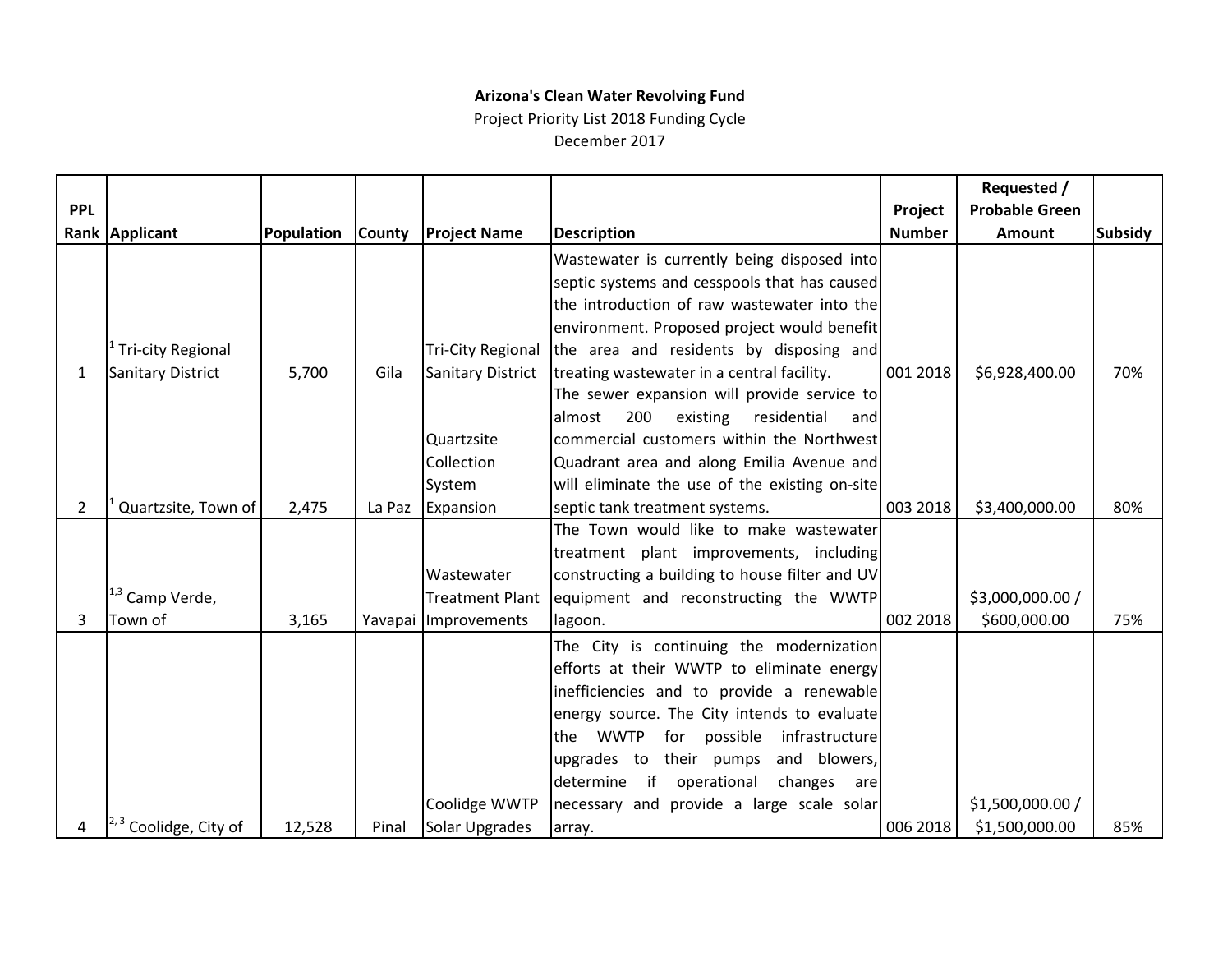|            |                          |            |               |                         |                                                |               | Requested /           |                |  |
|------------|--------------------------|------------|---------------|-------------------------|------------------------------------------------|---------------|-----------------------|----------------|--|
| <b>PPL</b> |                          |            |               |                         |                                                | Project       | <b>Probable Green</b> |                |  |
|            | Rank Applicant           | Population | <b>County</b> | <b>Project Name</b>     | <b>Description</b>                             | <b>Number</b> | <b>Amount</b>         | <b>Subsidy</b> |  |
|            |                          |            |               |                         |                                                |               |                       |                |  |
|            |                          |            |               | Refinance RD            | The Sanitary District would like to refinance  |               |                       |                |  |
|            |                          |            |               | Debt (associated        | approximately \$2.8M in debt in association    |               |                       |                |  |
|            | $1, 2$ Camp Verde        |            |               | with CW-002-            | with the construction project described in CW. |               |                       |                |  |
|            | <b>Sanitary District</b> | 3,165      | Yavapai 2018) |                         | 002-2018.                                      | 005 2018      | \$2,797,000.00        | 75%            |  |
|            |                          |            |               |                         | To address the need for emergency housing,     |               |                       |                |  |
|            |                          |            |               |                         | construction of eight new emergency shelters   |               |                       |                |  |
|            |                          |            |               |                         | is needed: four at the Cibeque site and four   |               |                       |                |  |
|            |                          |            |               |                         | at the McNary site. The proposed units will    |               |                       |                |  |
|            |                          |            |               | Emergency               | augment the existing low-income housing        |               |                       |                |  |
|            | White Mountain           |            |               | <b>Shelters Project</b> | sites and will require expanded clean water    |               |                       |                |  |
|            | Apache Housing           |            |               | (CBQ and                | systems necessary to provide waste water       |               |                       |                |  |
| 6.         | Authority                | 1,800      | Navajo        | McNary)                 | system services for tribal members.            | 004 2018      | \$125,000.00          | 75%            |  |
| Total:     | \$17,750,400.00          |            |               |                         |                                                |               |                       |                |  |

**Legend:**

<sup>1</sup> *Eligible for disadvantaged community designation*

<sup>2</sup> *New project on PPL*

<sup>3</sup> *Eligible for Green Project Reserve*

<sup>4</sup> *Board approved; subsidy locked in at time of board resolution*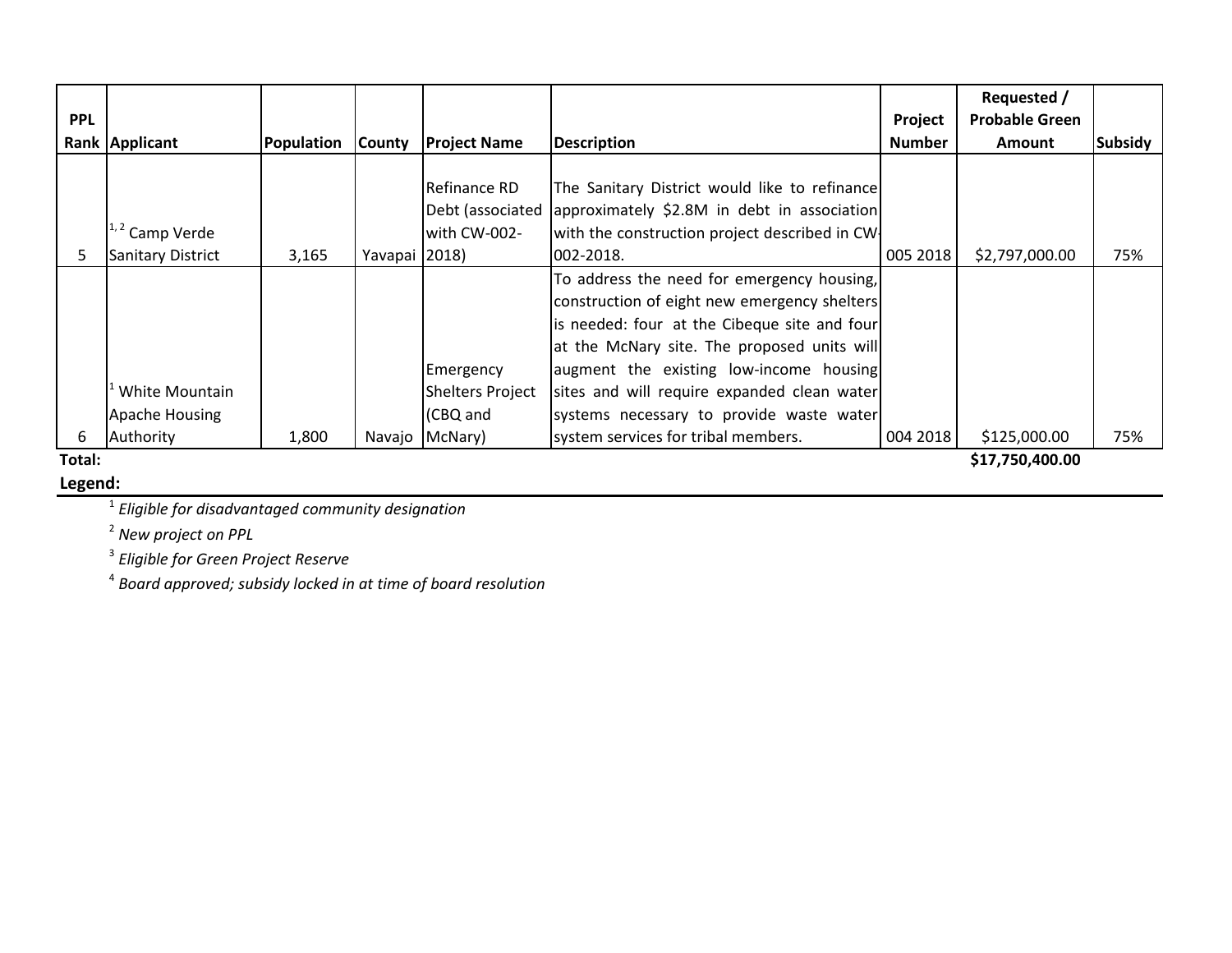### **Arizona's Drinking Water Revolving Fund**

Project Priority List 2018 Funding Cycle December 2017

|            |                              |            |                    |                            |                                                             |               | <b>Amount Requested /</b> |                |
|------------|------------------------------|------------|--------------------|----------------------------|-------------------------------------------------------------|---------------|---------------------------|----------------|
| <b>PPL</b> |                              |            |                    |                            |                                                             | Project       | <b>Probable Green</b>     |                |
|            | Rank Applicant               | Population | <b>County</b>      | <b>Project Name</b>        | <b>Description</b>                                          | <b>Number</b> | <b>Amount</b>             | <b>Subsidy</b> |
|            |                              |            |                    |                            | Arizona Windsong's well exceeds the MCL                     |               |                           |                |
|            |                              |            |                    |                            | for uranium and current system assets                       |               |                           |                |
|            |                              |            |                    | Arizona Windsong           | are deteriorated. The system has been                       |               |                           |                |
|            |                              |            |                    | <b>Water System</b>        | acquired by NTUA. This project proposes                     |               |                           |                |
|            | <sup>1,4</sup> Navajo Tribal |            |                    | Infrastructure             | to install an interconnect and replace                      |               |                           |                |
| 1          | <b>Utility Authority</b>     | 1,747      | Apache             | Improvements               | distribution lines and meters.                              | 007 2018      | \$1,797,200.00            | 70%            |
|            |                              |            |                    |                            | The Company's single source production                      |               |                           |                |
|            |                              |            |                    |                            | well has exceeded the MCL for arsenic.                      |               |                           |                |
|            |                              |            |                    |                            | This project proposes to install a                          |               |                           |                |
|            | Tierra Buena                 |            |                    |                            | centralized arsenic treatment system to                     |               |                           |                |
|            | Water                        |            |                    | <b>Arsenic Remediation</b> | achieve an acceptable level below the                       |               |                           |                |
| 2          | Company Inc.                 | 320        | Maricopa Project 3 |                            | <b>MCL</b>                                                  | 008 2018      | \$661,729.00              | 85%            |
|            |                              |            |                    |                            | Golden Shores Water Company will install                    |               |                           |                |
|            | $1,3,4$ Golden               |            |                    | <b>Meter and Valve</b>     | radio read meters, a back up generator                      |               |                           |                |
|            | <b>Shores Water</b>          |            |                    |                            | Replacement & Backup and replace faulty isolation valves to |               | \$514,699.50 /            |                |
| 3          | Company                      | 3,100      | Mohave             | Generator                  | facilitate future repairs.                                  | 006 2018      | \$378,459.40              | 80%            |
|            |                              |            |                    |                            | The Company will install three 10,000                       |               |                           |                |
|            |                              |            |                    |                            | gallon poly water tanks to replace the                      |               |                           |                |
|            |                              |            |                    |                            | metal 15,000 gallon tank, a backup                          |               |                           |                |
|            |                              |            |                    |                            | generator, and automated meter reading                      |               |                           |                |
|            |                              |            |                    |                            | system with master well meter. The                          |               |                           |                |
|            | $1, 2, 3$ Rancheros          |            |                    |                            | project will also include the replacement                   |               |                           |                |
|            | <b>Bonitos Water</b>         |            |                    |                            | of a well pump and motor that is well                       |               | \$98,842.82 /             |                |
| 4          | Company                      | 144        | Yuma               | System Improvements        | beyond expected service life.                               | 022 2018      | \$21,700.00               | 80%            |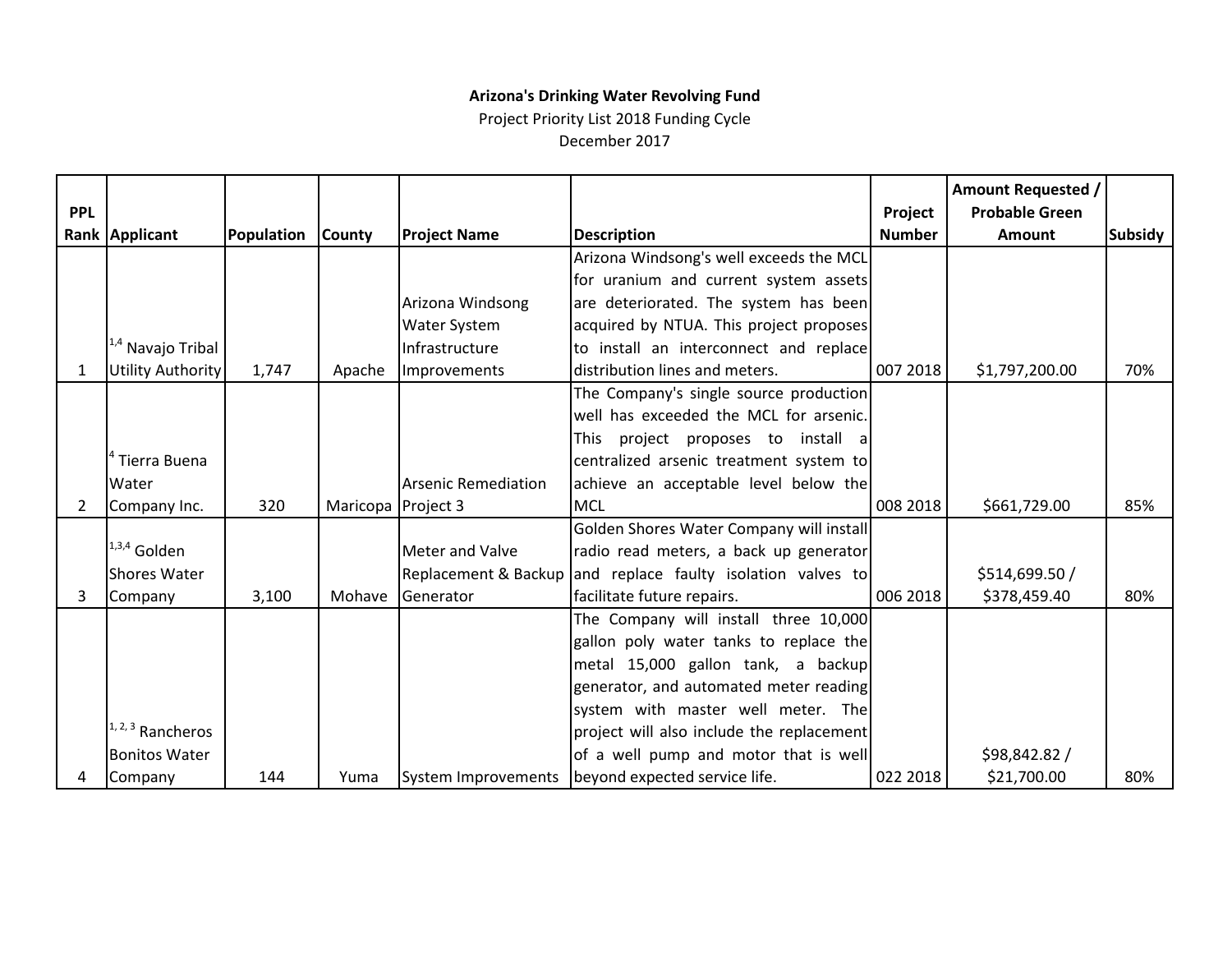|                |                             |            |               |                          |                                             |               | <b>Amount Requested /</b> |                |
|----------------|-----------------------------|------------|---------------|--------------------------|---------------------------------------------|---------------|---------------------------|----------------|
| <b>PPL</b>     |                             |            |               |                          |                                             | Project       | <b>Probable Green</b>     |                |
|                | Rank Applicant              | Population | <b>County</b> | <b>Project Name</b>      | <b>Description</b>                          | <b>Number</b> | Amount                    | <b>Subsidy</b> |
|                |                             |            |               |                          | The Pine-Strawberry WID currently is        |               |                           |                |
|                |                             |            |               |                          | experiencing as much as 30% lost and        |               |                           |                |
|                |                             |            |               |                          | unaccounted for water from the system.      |               |                           |                |
|                | $1,3$ Pine                  |            |               |                          | There are 22 tanks in the system that will  |               |                           |                |
|                | Strawberry                  |            |               |                          | need some level of repair/rehabilitation    |               |                           |                |
|                | Water                       |            |               |                          | and much of the District's 67.5 miles of    |               |                           |                |
|                | Improvement                 |            |               | <b>PSWID CIP Program</b> | pipelines are in serious need<br>ofl        |               | \$8,000,000.00 /          |                |
| 5              | <b>District</b>             | 8,000      | Gila          | FY18 thru FY22           | replacement.                                | 019 2018      | \$8,000,000.00            | 80%            |
|                |                             |            |               |                          | The Hualapai 1 well has two natural gas     |               |                           |                |
|                |                             |            |               |                          | engines that are 52 years old that need     |               |                           |                |
|                |                             |            |               |                          | replacement. The project will replace the   |               |                           |                |
|                |                             |            |               |                          | two existing engines with a single electric |               |                           |                |
|                |                             |            |               |                          | motor, equip the well to adapt to the       |               |                           |                |
|                | $3,4$ Truxton               |            |               |                          | new electric motor and run electrical       |               |                           |                |
|                | Canyon Water                |            |               | Hualapai 1 Well          | service to the well from the main           |               | \$347,557.00 /            |                |
| 6              | Company                     | 2,202      | Mohave        | Conversion               | electrical transmission line.               | 005 2018      | \$289,123.00              | 80%            |
|                |                             |            |               |                          |                                             |               |                           |                |
|                |                             |            |               |                          | Q Mountain experiences high water loss.     |               |                           |                |
|                |                             |            |               |                          | The distribution system will be replaced    |               |                           |                |
|                |                             |            |               | Q Mountain Vista         | with new valves and meters. Additional      |               |                           |                |
|                | Q Mountain                  |            |               | <b>Water Pipeline</b>    | storage capacity, booster pumps and         |               |                           |                |
|                | Mobile Home                 |            |               | Replacement and          | rehabilitation of a well will also be       |               |                           |                |
| $\overline{7}$ | Park                        | 400        | La Paz        | Upgrade                  | components of this project.                 | 003 2018      | \$1,600,000.00            | 75%            |
|                |                             |            |               |                          | CLWC is experiencing difficulty meeting     |               |                           |                |
|                |                             |            |               |                          | customer water demand. This loan will       |               |                           |                |
|                |                             |            |               |                          | fund the construction of storage            |               |                           |                |
|                |                             |            |               | Cordes Lakes Water       | improvements, a new production well,        |               |                           |                |
|                |                             |            |               | Supply and System        | replacement<br>of<br>and<br>leaking<br>a    |               |                           |                |
|                | <sup>1,4</sup> Cordes Lakes |            |               | Reliability              | hydropneumatic tank to ensure adequate      |               |                           |                |
| 8              | Water Co.                   | 3,275      | Yavapai       | Improvements             | water supply for the community.             | 014 2018      | \$402,423.00              | 75%            |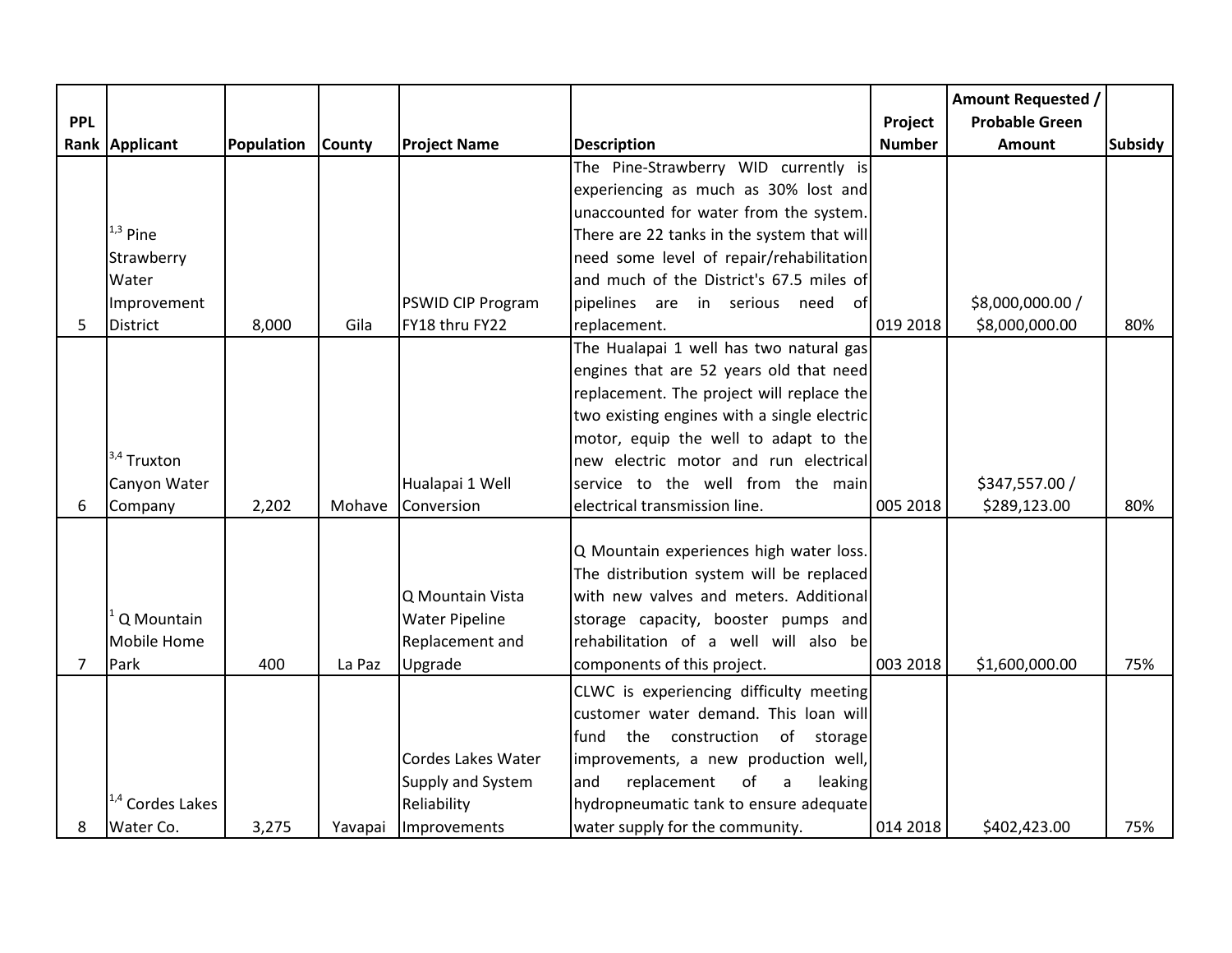|            |                             |            |               |                           |                                                                 |               | <b>Amount Requested /</b> |                |
|------------|-----------------------------|------------|---------------|---------------------------|-----------------------------------------------------------------|---------------|---------------------------|----------------|
| <b>PPL</b> |                             |            |               |                           |                                                                 | Project       | <b>Probable Green</b>     |                |
|            | Rank Applicant              | Population | <b>County</b> | <b>Project Name</b>       | <b>Description</b>                                              | <b>Number</b> | <b>Amount</b>             | <b>Subsidy</b> |
|            |                             |            |               |                           | The system is in need of water storage                          |               |                           |                |
|            | Lyn-Lee Water               |            |               |                           | and electrical updates to comply with                           |               |                           |                |
| 9          | Company                     | 90         | Pima          | <b>Water Storage</b>      | ADEQ standards.                                                 | 002 2018      | \$40,000.00               | 85%            |
|            |                             |            |               |                           | CLWC is experiencing difficulty meeting                         |               |                           |                |
|            |                             |            |               |                           | demand.<br>customer<br>water<br>Design,                         |               |                           |                |
|            |                             |            |               |                           | engineering, and permits for storage                            |               |                           |                |
|            |                             |            |               | Design - Cordes Lakes     | improvements, a new production well,                            |               |                           |                |
|            |                             |            |               | Water Supply and          | and replacing a leaking hydropneumatic                          |               |                           |                |
|            | <sup>1,4</sup> Cordes Lakes |            |               | <b>System Reliability</b> | tank will ensure adequate water supply                          |               |                           |                |
| 10         | Water Co.                   | 3,275      | Yavapai       | Improvements              | for the community.                                              | 018 2018      | \$99,425.00               | 80%            |
|            |                             |            |               |                           |                                                                 |               |                           |                |
|            |                             |            |               |                           | White<br>Mountain<br>Apache<br>Housing                          |               |                           |                |
|            |                             |            |               |                           | Authority is proposing to build eight                           |               |                           |                |
|            |                             |            |               |                           | emergency housing units at the outlying                         |               |                           |                |
|            |                             |            |               |                           | tribal communities of Cibeque, AZ and                           |               |                           |                |
|            |                             |            |               |                           | McNary, AZ which are in demand for low                          |               |                           |                |
|            | White                       |            |               |                           | income tribal members. The emergency                            |               |                           |                |
|            | Mountain                    |            |               | <b>Emergency Shelters</b> | shelters will require connection to                             |               |                           |                |
|            | Apache Housing              |            |               | Project (CBQ &            | existing drinking water systems at these                        |               |                           |                |
| 11         | Authority                   | 1,800      | Navajo        | McNary)                   | two sites.                                                      | 020 2018      | \$105,000.00              | 75%            |
|            | <sup>1,4</sup> Walden       |            |               |                           |                                                                 |               |                           |                |
|            | <b>Meadows</b>              |            |               |                           | Well #2 pump failed and is out of service                       |               |                           |                |
|            | Community Co-               |            |               |                           | and in need of replacement. Pump will be                        |               |                           |                |
| 12         | Op                          | 800        | Yavapai       | Pump Replacement          | replaced.                                                       | 013 2018      | \$40,000.00               | 80%            |
|            |                             |            |               |                           | The four pressure reducing valves are 22                        |               |                           |                |
|            |                             |            |               |                           | years old and are failing to control the                        |               |                           |                |
|            | 1,3,4 Pine Creek            |            |               |                           | pressure in the water system resulting in                       |               |                           |                |
|            | Canyon                      |            |               |                           | 53% of the homes seeing water pressure                          |               |                           |                |
|            | <b>Domestic Water</b>       |            |               |                           | above 90 psi. The solution is to replace all                    |               |                           |                |
|            | Improvement                 |            |               |                           | PRV and Isolation Valve the failing PRVs and underground vaults |               | \$250,000.00 /            |                |
| 13         | <b>District</b>             | 45         | Gila          | <b>Upgrade Project</b>    | as well as some isolation valves.                               | 012 2018      | \$100,000.00              | 80%            |